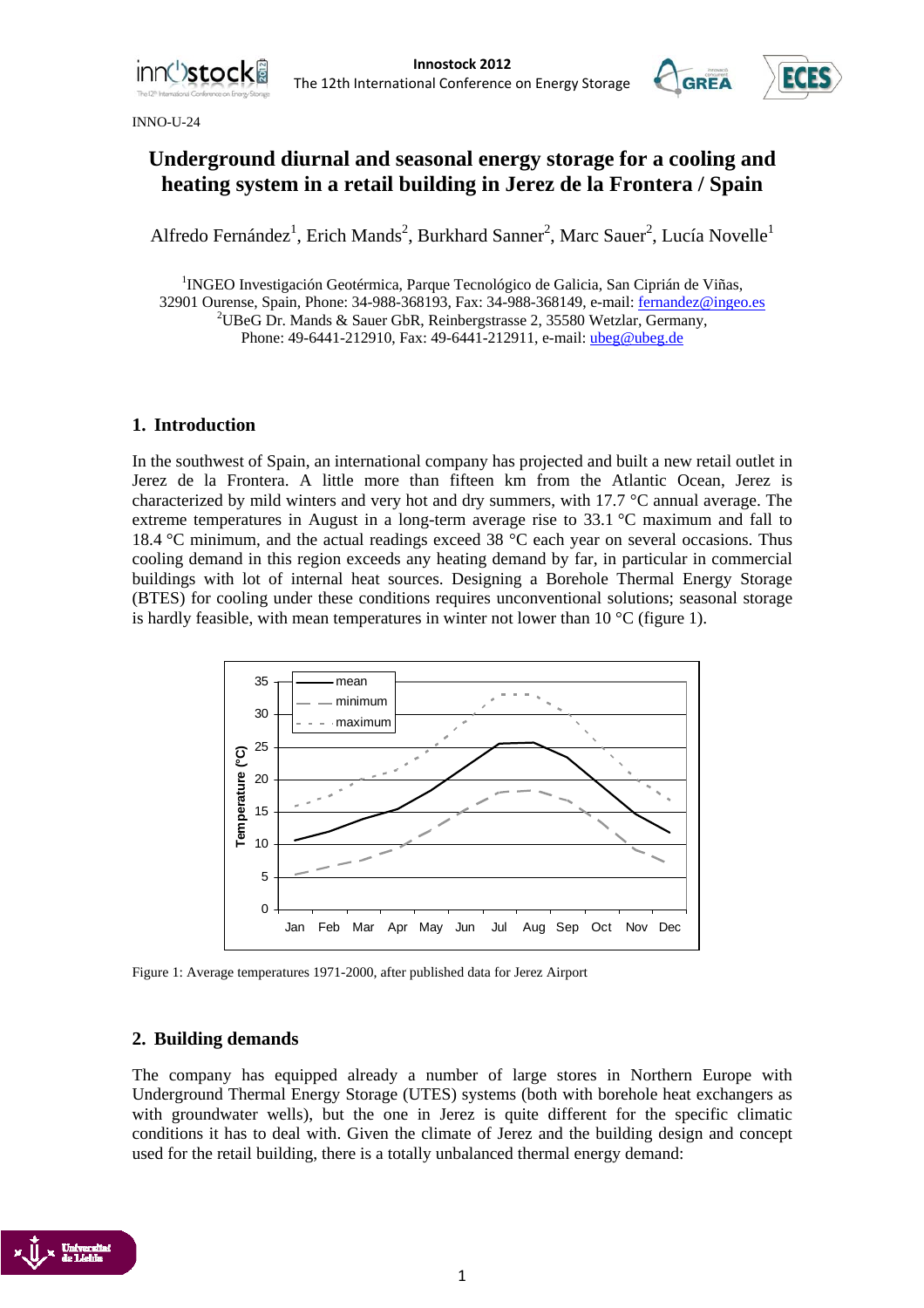

**Innostock 2012**<br> **COLO**<br> **Industrial Conference on Energy Storage COREA** The 12th International Conference on Energy Storage





Heating demand: 75 MWh/a

Cooling demand: 4'104 MWh/a

Thus heat accounts for only 1.8% of the demand for cooling, i.e. the cooling takes 54 times more energy than heating. The monthly building loads are given in figure 2; even in winter, the monthly cooling demand is higher than heating demand!



Figure 2: Monthly heating demand for retail building in Jerez de la Frontera

# **3. Design considerations and underground investigation**

The design target under these conditions was to create a geothermal HVAC system that covers the full (small) heating demand and a part of the total cooling demand, in order to achieve the goal of at least 56 tons of reduction in  $CO<sub>2</sub>$  emissions, as compared with other energy sources.

For these extremely unbalanced demands, a substantial part of the cooling can only be covered if sufficient cold is stored in the underground, or in other terms, surplus heat is extracted from the underground. The final design hence did not only include cold storage in wintertime for a seasonal balancing, but also short-term cold storage during night in summer. A similar concept was already proposed for use in Egypt by Abbas & Sanner (1999). With using all time available for heat extraction, considering the periods when ambient air temperature is sufficiently lower than ground temperature, a maximum annual cooling supply of about 700 MWh/a might be achieved.

For the BHE design, a thermal response test (TRT) had been done in advance. The resulting value of the first TRT, 1.5 W/m/K, was lower than expected for the Tertiary rocks on site; however, the temperature curves and in particular the step-wise (sequential) evaluation (figure 3) gave no hints for errors. For confirmation, two more TRT were done during construction of the BHE field and yielded the same result. The undisturbed underground temperature was 19.8 °C, a rather high value compared to classical UTES countries like Sweden or the Netherlands. Figure 4 shows a map created by BGRM within the Geotrainet project, giving typical data for the undisturbed ground temperature (in the neutral zone, i.e. below the region of seasonal temperature influence), and the location of Jerez de la Frontera.

From their daily practice, the authors have experienced frequent misunderstandings when architects or HVAC-designers from one region are involved in projects in a different climatic zone. Obviously, climatic data will be different than at home; however, it is important to understand that not only the climate, but also the underground temperatures are different – and have a crucial impact on the UTES performance!

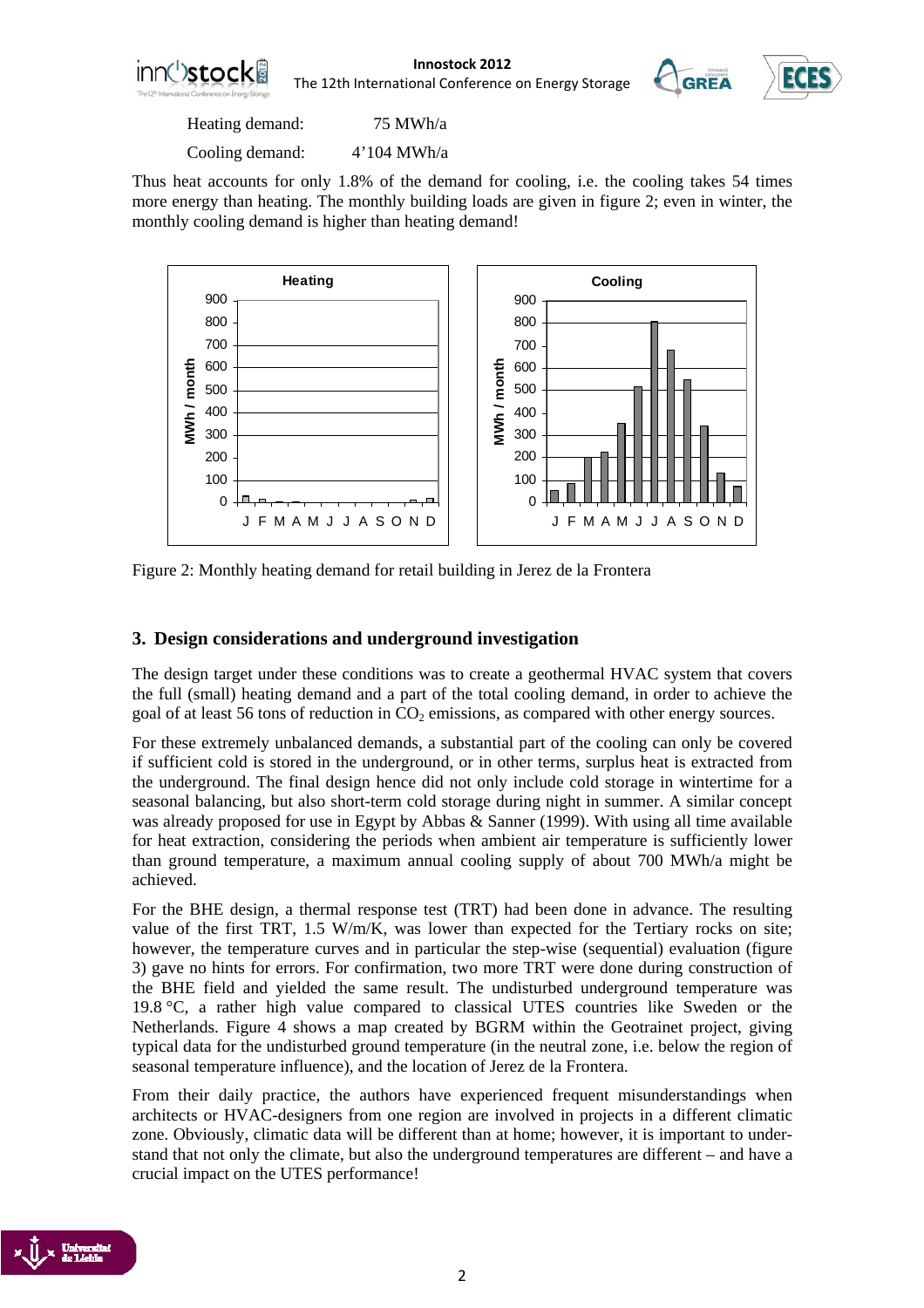

**Innostock 2012**<br> **COLO**<br> **INSPECTED ECES** The 12th International Conference on Energy Storage





Figure 3: Step-wise evaluation of TRT in Jerez, Nov. 2009



Figure 4: Map of typical underground temperatures in the neutral zone in Europe (BRGM, from www.geotrainet.eu)

## **4. Design calculations**

From economic considerations, the maximum number of BHE was limited to 50, with a maximum distance of 8 m among each, and a maximum depth of 130 m. So the design task was more to check what would be the maximum cooling that could be provided by a BHE-field of this size. Calculations using a standard approach resulted in the possible loads given in table 1; of the annual cooling demand of >4 GWh, only about 7 % could be covered by BTES that way.

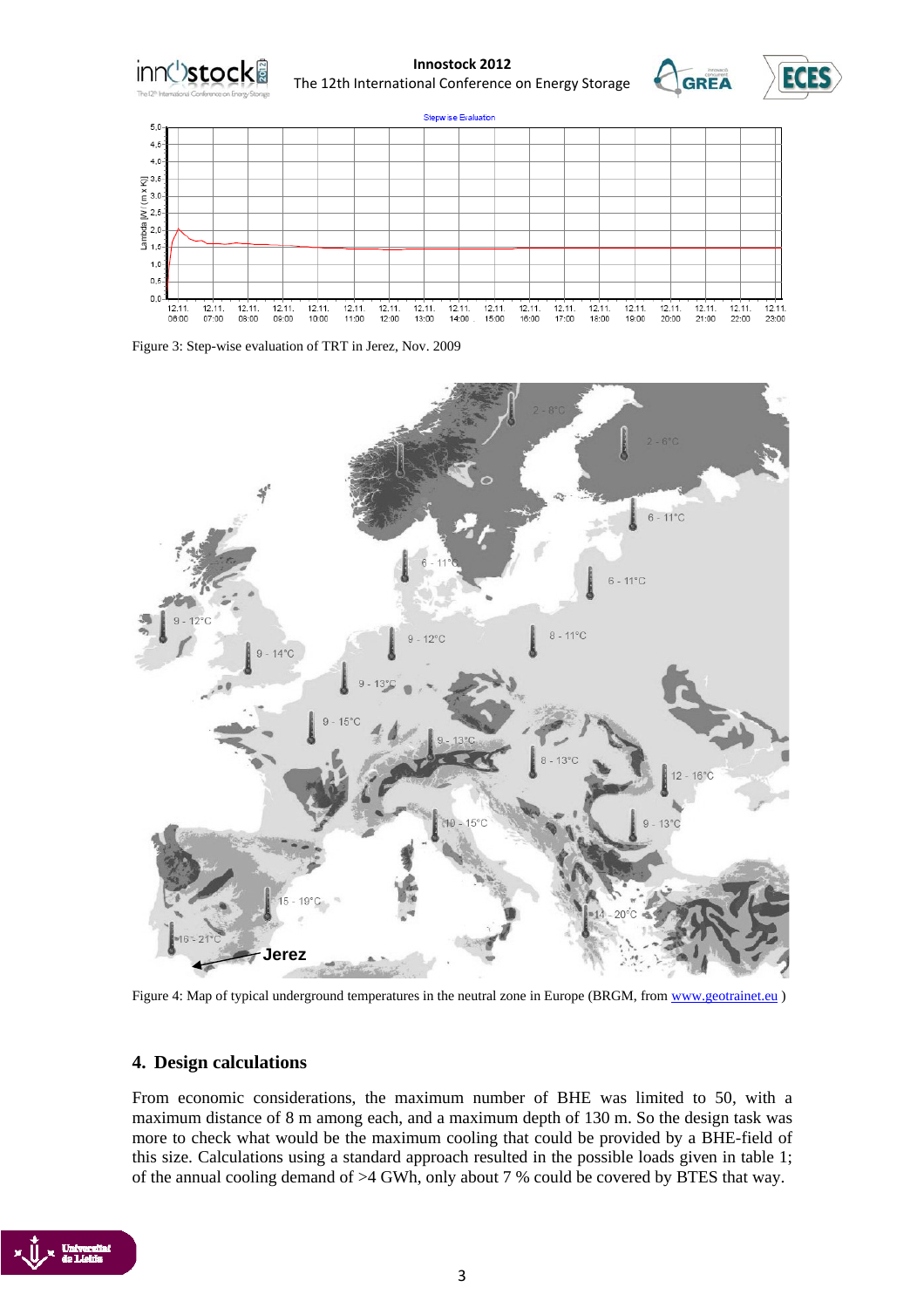





|                | Building supply | <b>BTES</b> coverage | expected SPF | BTES inj./extr. |
|----------------|-----------------|----------------------|--------------|-----------------|
| <b>Heating</b> | 75 MWh/a        | 100 %                |              | $60$ MWh/a      |
| Cooling        | $300$ MWh/a     | 7 %                  |              | $450$ MWh/a     |

For the BTES design, the software EED was used. Being around for quite some years (Hellström & Sanner, 1994), EED now is in version 3.16 from 2010, and can be considered one of the standard tools for design of borehole heat exchangers (BHE). The validity of EED calculations could be confirmed in several monitoring projects, the latest publication is Bohne et al (2012). For calculation with EED, the thermal loads have to be stated as monthly loads. As the geothermal coverage of the cooling load is so small, an almost steady operation over the whole year for the very base load can be assumed (figure 5). The heating in wintertime is only able to reduce the heat injection into the BHE field, but not to turn it into heat extraction. As a result, the operation would not be storage at all, but heat dissipation into the underground. In consequence, the temperature would rise constantly over the 25 years of operation calculated with EED, and further on (figure 6).



Figure 5: Monthly load distribution for standard case (without active re-cooling of the ground)

In order to increase the thermal output of the BHE field, active heat extraction from the underground (re-cooling) is required. While the standard case as shown in figures 5 and 6 does only use the heat extraction for heating in winter as cold source for the underground, optimum design would have to consider additional cold sources. Anything could be used as cold source as long as the temperature is sufficiently lower than the temperature in the underground. With annual average ground temperature of  $>19$  °C, ambient air on cold winter days (below about 10-12 °C) can be used efficiently for re-cooling. This way a real storage operation (BTES) will be achieved. With rising ground temperature after several years of operation, air temperatures of 15 or more might be used for re-cooling. The time period for re-cooling in winter thus will increase over the years, and thus the amount of possible heat extraction from the BTES.

For the winter months, a monthly re-cooling of about 25 MWh could be achieved that way, in addition to the heat extracted while heating with the heat pump. However, re-cooling in winter only would be sufficient to increase the share of cooling from the BTES as desired. Again, additional cold sources for re-cooling need to be investigated.

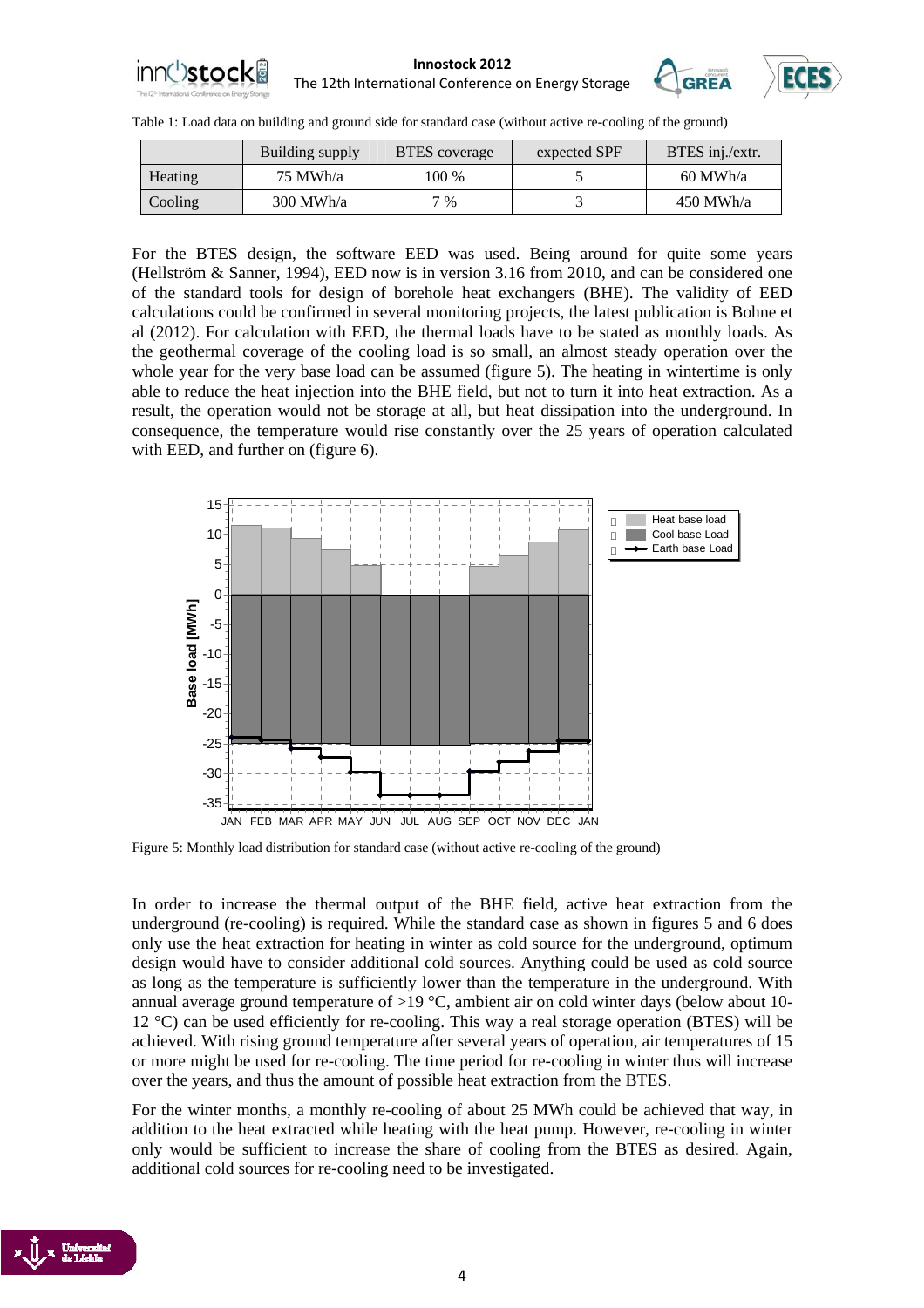

Figure 6: Results of EED-calculation for standard case (without active re-cooling of the ground), load data as shown in figure 5

Even in summertime, ambient air at night can be colder than the temperature in the BTES. The temperature in the underground will rise steadily over the years, not only in the standard case (fig. 6), but also when active re-cooling is done; in the latter case the increase will just be slower. So the opportunities for re-cooling with nighttime ambient air will improve over time. Weather data from nearby Cadiz (figure 7) were used to assess the amount of re-cooling that could be done during spring, summer and autumn. In order to use the cold from the ground efficiently, now no cooling from BTES was assumed, as the lower ambient air temperatures in wintertime will allow for efficient use of air coolers. Using the ground for cooling is more desirable in summer, when ground temperatures are much lower than cooling water from air coolers. Eventually, the monthly load curve as shown in figure 8 was deemed feasible, resulting in load data as given in table 2.

|         | <b>Building</b><br>supply | <b>BTES</b><br>coverage | expected<br><b>SPF</b> | BTES extr.<br>heating | BTES extr.<br>re-cooling | total BTES<br>inj./extr. |
|---------|---------------------------|-------------------------|------------------------|-----------------------|--------------------------|--------------------------|
| Heating | $75$ MWh/a                | 100 %                   |                        | $60$ MWh/a            | $420$ MWh/a              | $480$ MWh/a              |
| Cooling | 530 MWh/a                 | 3 %                     |                        | -                     | $\overline{\phantom{0}}$ | 795 MWh/a                |

Table 2: Load data on building and ground side for maximum re-cooling case

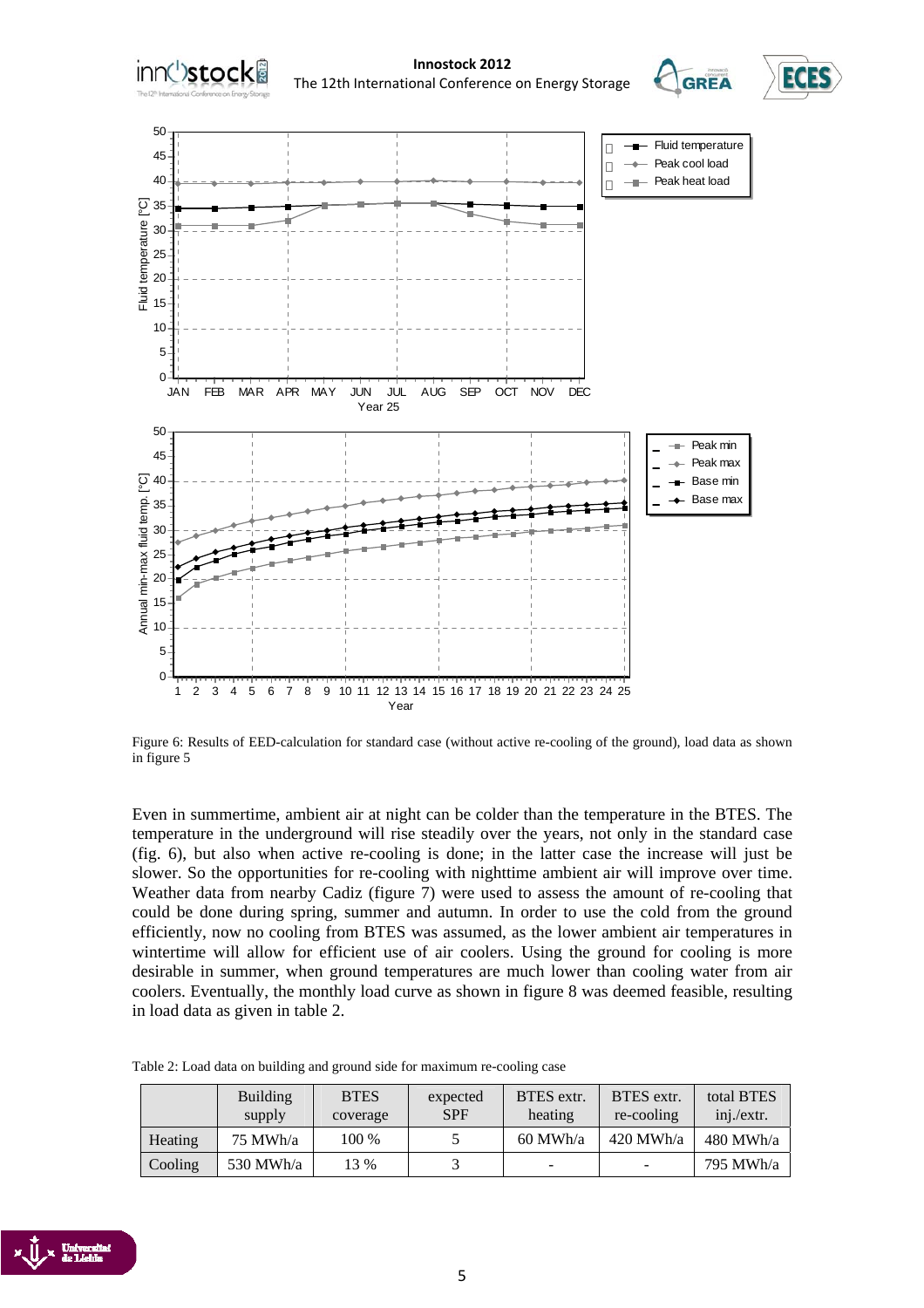







Figure 7: Hourly dry air temperature data for Cadiz (from Spanish Meteorological Service) and ground temperatures in undisturbed situation and during BTES operation



Figure 8: Monthly load distribution for maximum re-cooling case

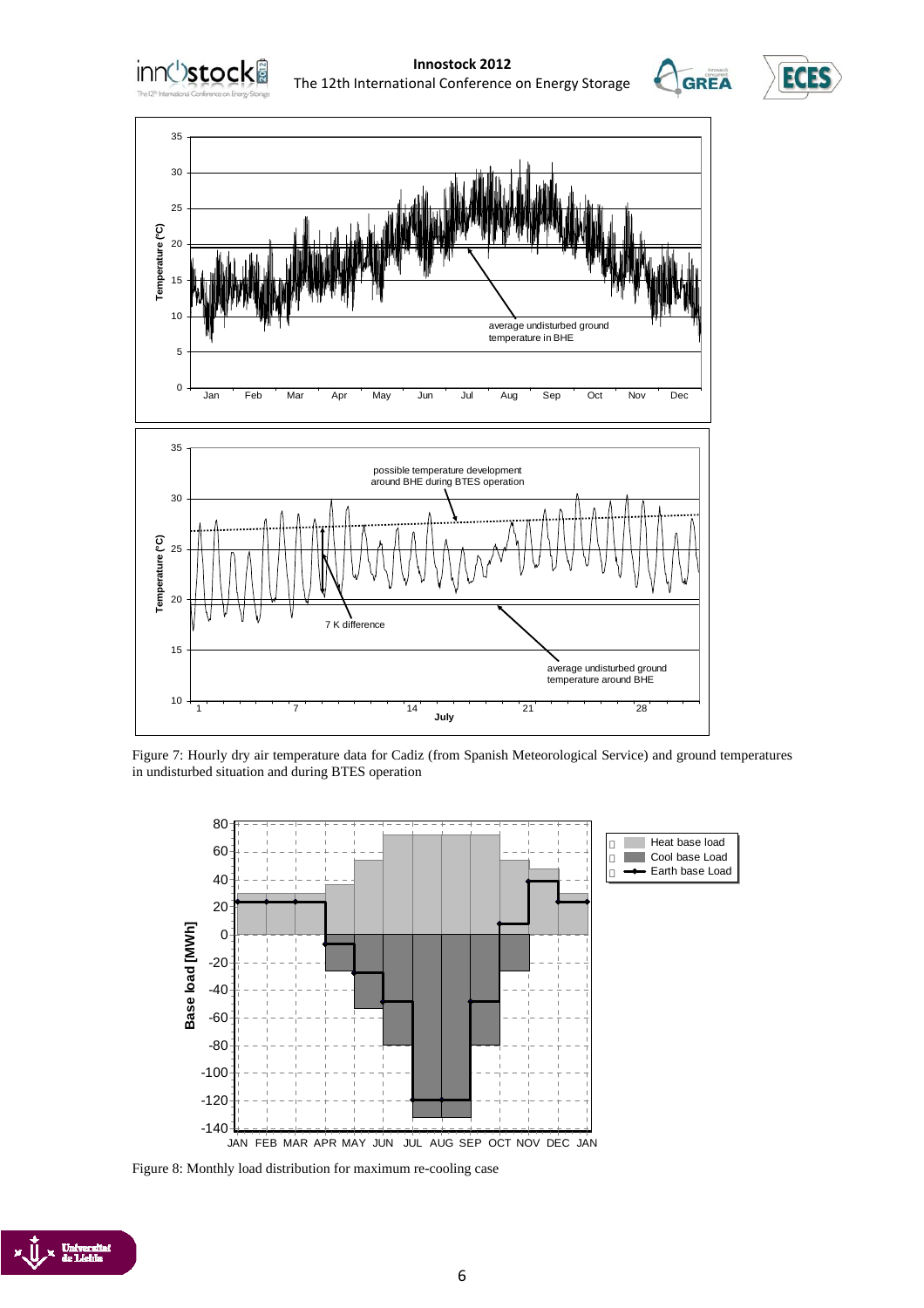



Calculations with EED using the values in table 2 and figure 8 resulted in the temperature development shown in figure 9. The increase with operating years is not as steep as in the standard case (figure 6), and the temperature development over an individual year is much more pronounced. The storage effect can be seen more clearly here, with 20 °C in January and 35 °C in July after 5 years, and 25 °C in winter and 40 °C in summer after 25 years.



Figure 9: Results of EED-calculation for maximum re-cooling case, load data as shown in figure 8